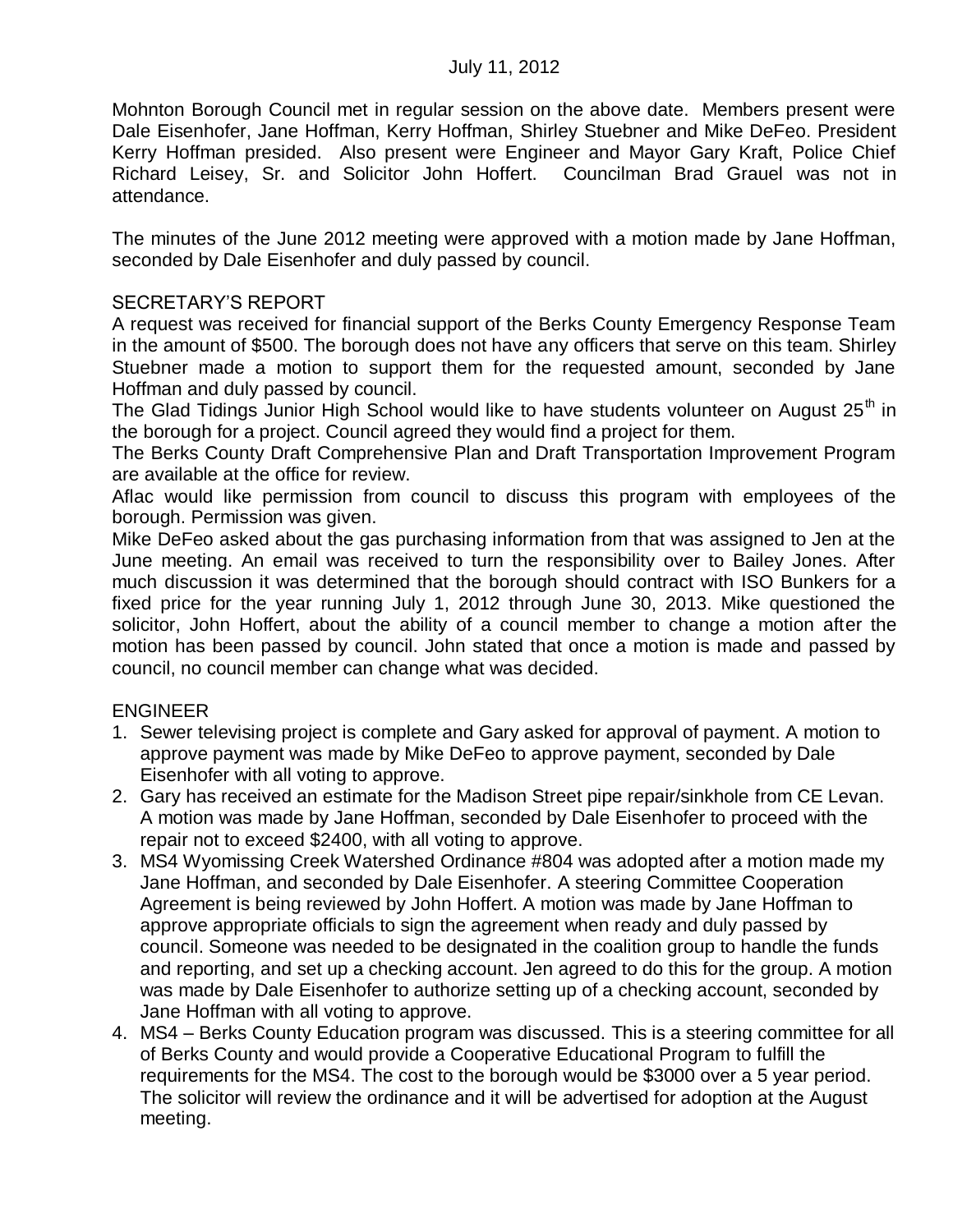- 5. Schuylkill River SWM Ordinance was adopted 4 years ago by the borough. The DEP has requested some minor changes to this ordinance. Gary recommend that the DEP be notified that the borough is in general compliance with the model, this recommendation was approved with a motion made by Jane Hoffman, seconded by Dale Eisenhofer and duly passed by council.
- 6. Mohn Street Curb repairs have not been completed by all residents as requested by the borough. Authorization was granted for Gary to find a contractor, have the repairs completed and bill the property owners with a motion made by Mike DeFeo, seconded by Dale Eisenhofer and all voting in favor.

### CODE ENFORCEMENT OFFICER

1. Report submitted.

### POLICE CHIEF

1. Report submitted.

### FIRE CHIEF

1. Report submitted.

### **SOLICITOR**

1. John Hoffert requested approval to proceed with one lien per month for unpaid borough trash bills starting with 502 Maplewood Ave. Mike DeFeo made a motion to proceed, seconded by Shirley Stuebner and duly passed by council.

# COMMITTEE REPORTS

FINANCE Dale made a motion to adopt the Expenditure Policy, seconded by Mike DeFeo and all voting in favor to adopt the policy.

## BUILDING, ZONING, FIRE & WATER

- 1. Status on quotes for salt shed painting. None received.
- 2. Proposals for a security system for the borough building and parking areas were reviewed. Due to the associated costs, a system to monitor the roll off container area will be researched. A motion was made by Shirley Stuebner to get the new locks for the fuel tanks, which had been part of the proposals, not to exceed \$300. This motion was passed by council.

### **RECREATION**

- 1. The contract between the borough and MAYBA expires in July, it is currently being reviewed. A motion was made by Jane Hoffman to authorize execution of the agreement when approved.
- 2. A mural has been painted by a local artist on the stage at the park.
- 3. The Playground Festival will be held on August 2, 2012.

# GRANTS & ACQUISITIONS, COMMUNITY RELATIONS

- 1. The final installment of the recycling grant has been approved by the DEP for payment.
- 2. The Purchasing Council is preparing the Fire Extinguisher servicing and repair bid. Bailey Jones made a motion to participate in this contract, seconded by Jane Hoffman with all voting to approve.